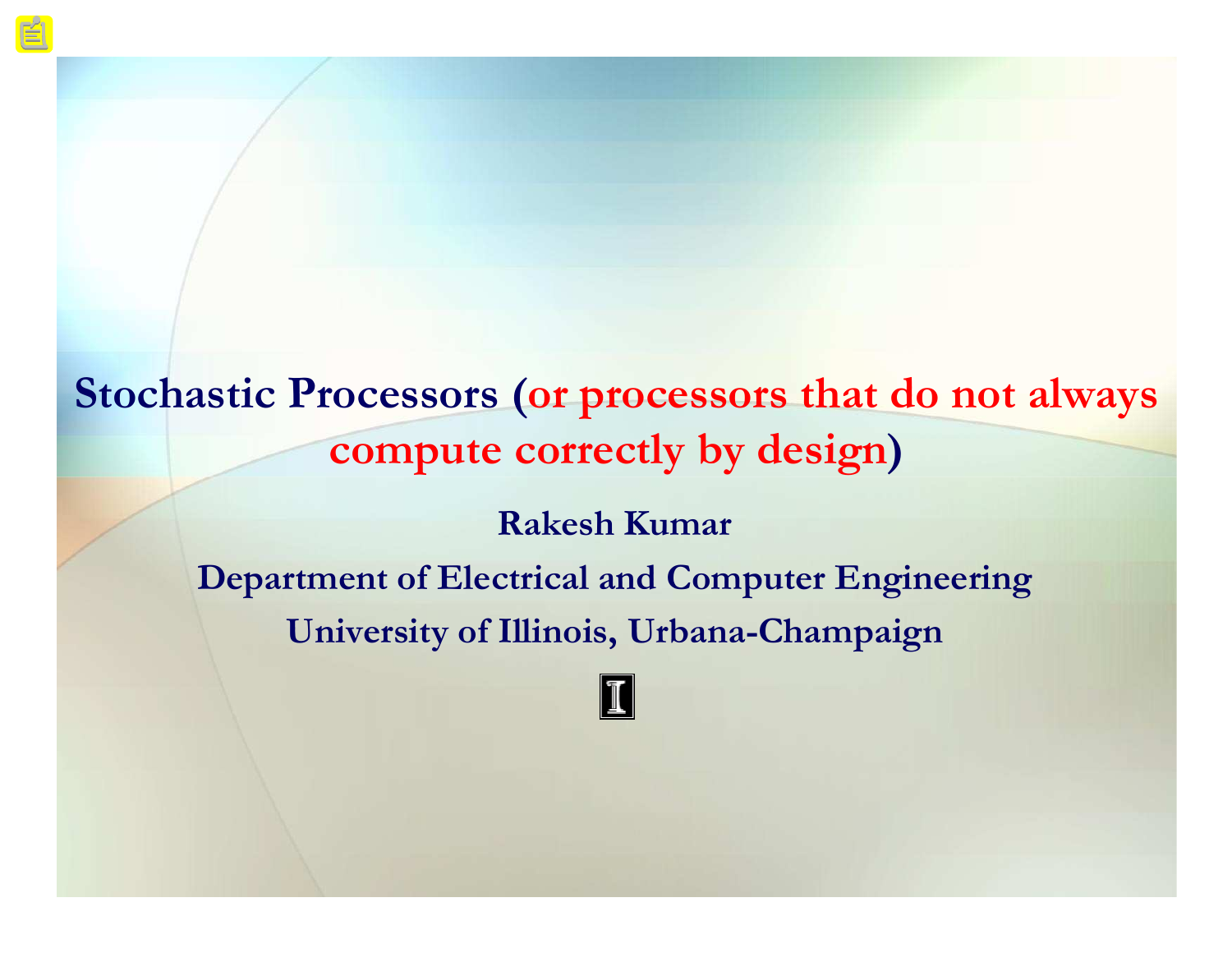### **Insisting on Correctness Always is Expensive**

- **Traditional CMOS-based computing engines take too much power because they are designed to always compute correctly**
	- **E.g., Guard-banding, redundancy, etc. increase power significantly**
	- **Insistence on correctness creates designs that fail catastrophically (below a certain critical voltage, for example)**
		- **Severely limits opportunities to reduce processor power.**  Eg., voltage can t be **reduced below critical voltage**



Increase Clock Frequency  $\rightarrow$ Or Decrease Supply Voltage Or Increase Aging Degradation Or Increase Process Variations

**(Critical Operating Point Hypothesis). (courtesy Janak Patel, Illinois)**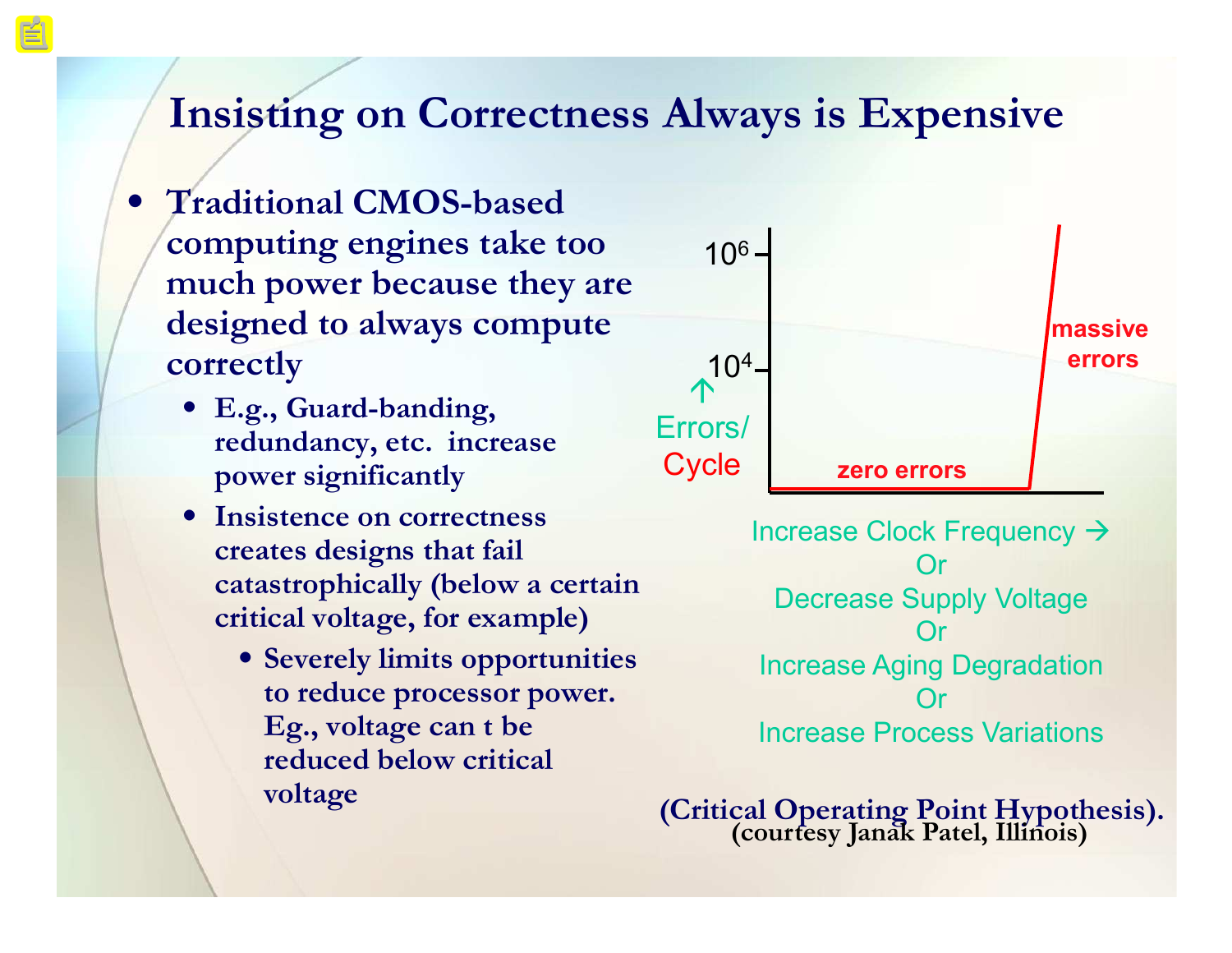### **Insisting on Correctness Always is Expensive**

- **Cost of always correct computation even higher for nanoscale and post-CMOS technologies**
	- **Substrates exhibit high levels of parameter variations and other non-idealities**
	- **Cost of redundancy or guardbanding potentially enormous**
- **Hypothesis: Extremely low power designs possible that do not always compute correctly, but still produce acceptable results due to the nature and number of errors.** 
	- **We call such architectures stochastic processors.**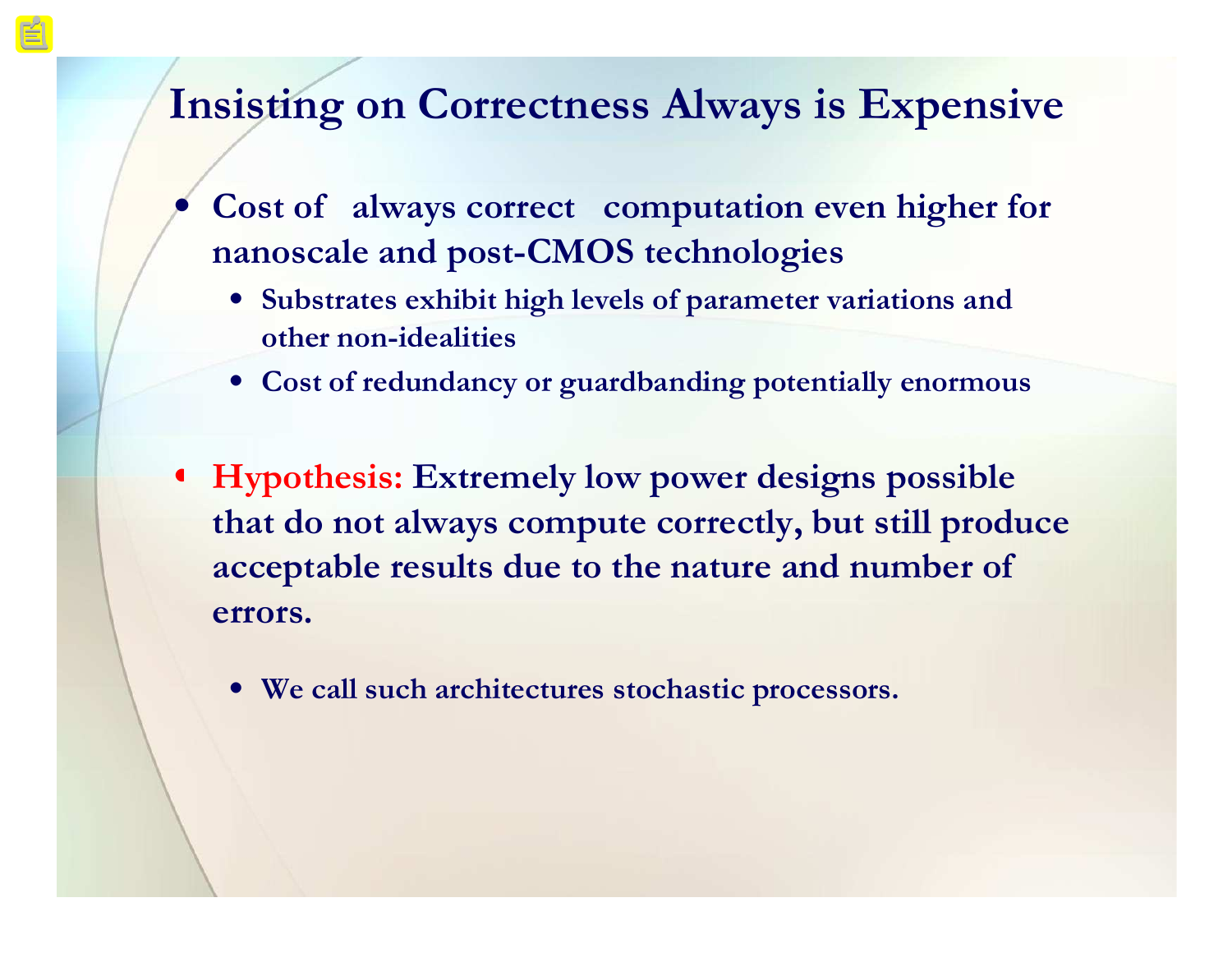### **Comparing against Better-than-Worst-Case Designs**

- **Better than worst-case Designs (e.g., Razor) allow occasional errors to save power.**
	- **Allow aggressive voltage scaling, for example**
- **Benefits limited by the existing design of the processors**
	- **Most power benefits in the range where there are no errors**
		- **Very small voltage range where Razor is useful in face of errors**
	- **Even if processor were designed to degrade**  gracefully, can t do much **scaling beyond critical voltage/frequency**



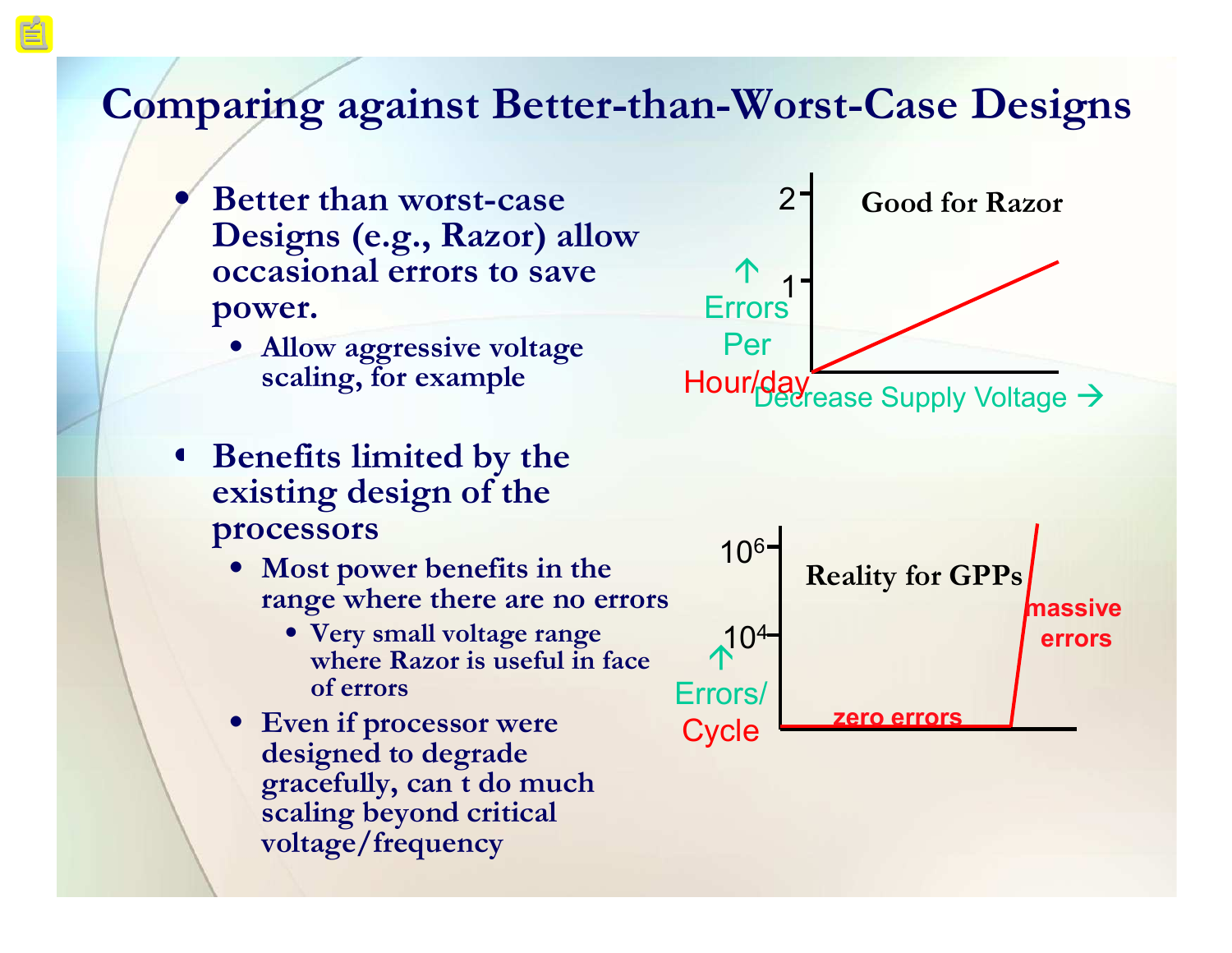# **16-bit Ripple Carry Adder**



**Razor only works in size T window 100% False Razor-induced errors when min < skew Must turn off Razor and accept some level of error Many uncorrectable errors when T+skew not large enough**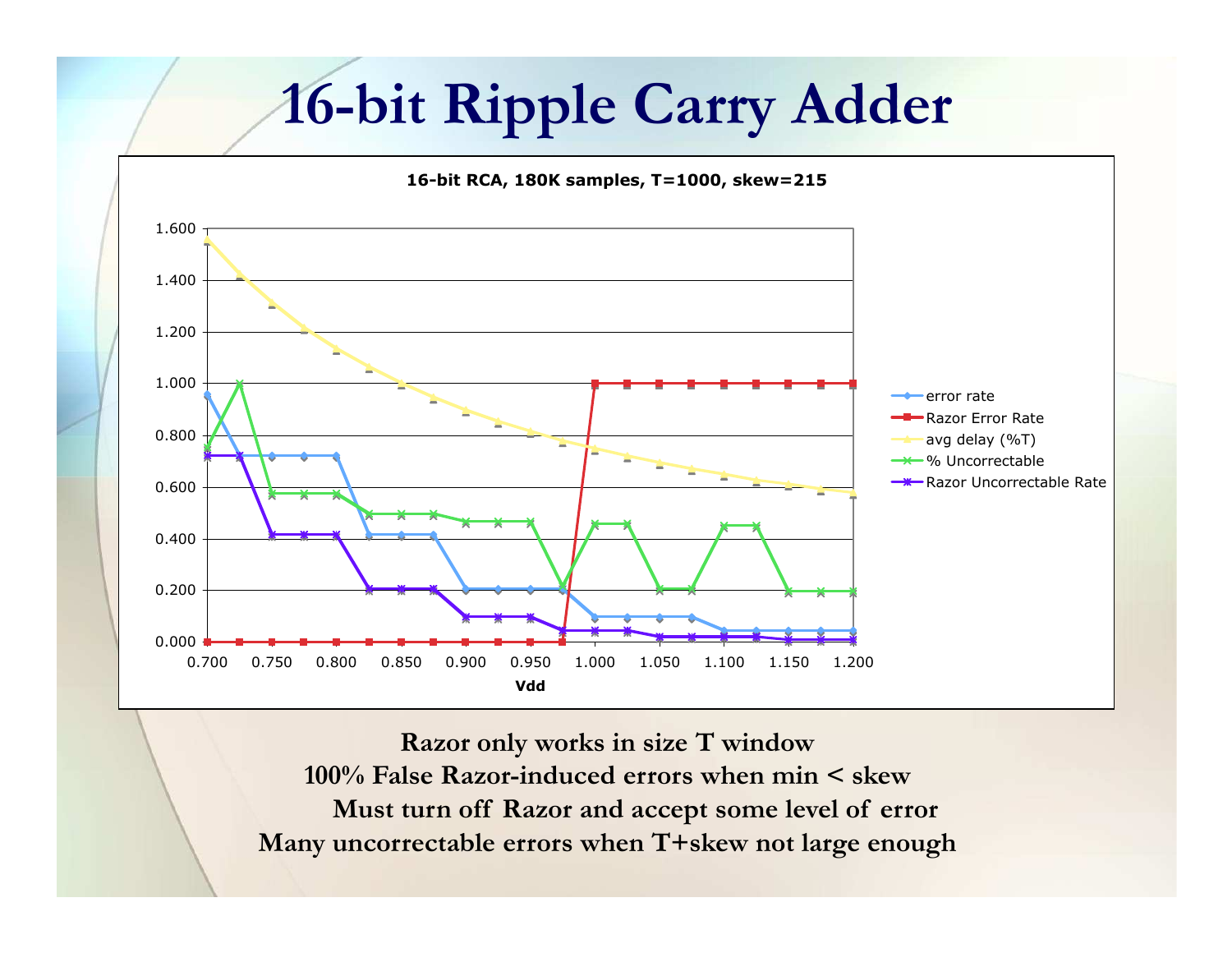## **Comparing against Better-than-Worst-Case Designs**

- **Better than worst-case Designs (e.g., Razor) allow occasional errors to save power.**
	- **Allow aggressive voltage scaling, for example**
- **Benefits limited by the existing design of the processors**
	- **Most power benefits in the range where there are no errors**
		- **Very small voltage range where Razor is useful in face of errors**
	- **Even if processor were designed to degrade gracefully, cant do much scaling beyond critical voltage/frequency**
- **Still do not allow errors to be exposed to the system/application**
	- **So not really allowing errors**

**Need something better than better-than-worst-case designs**

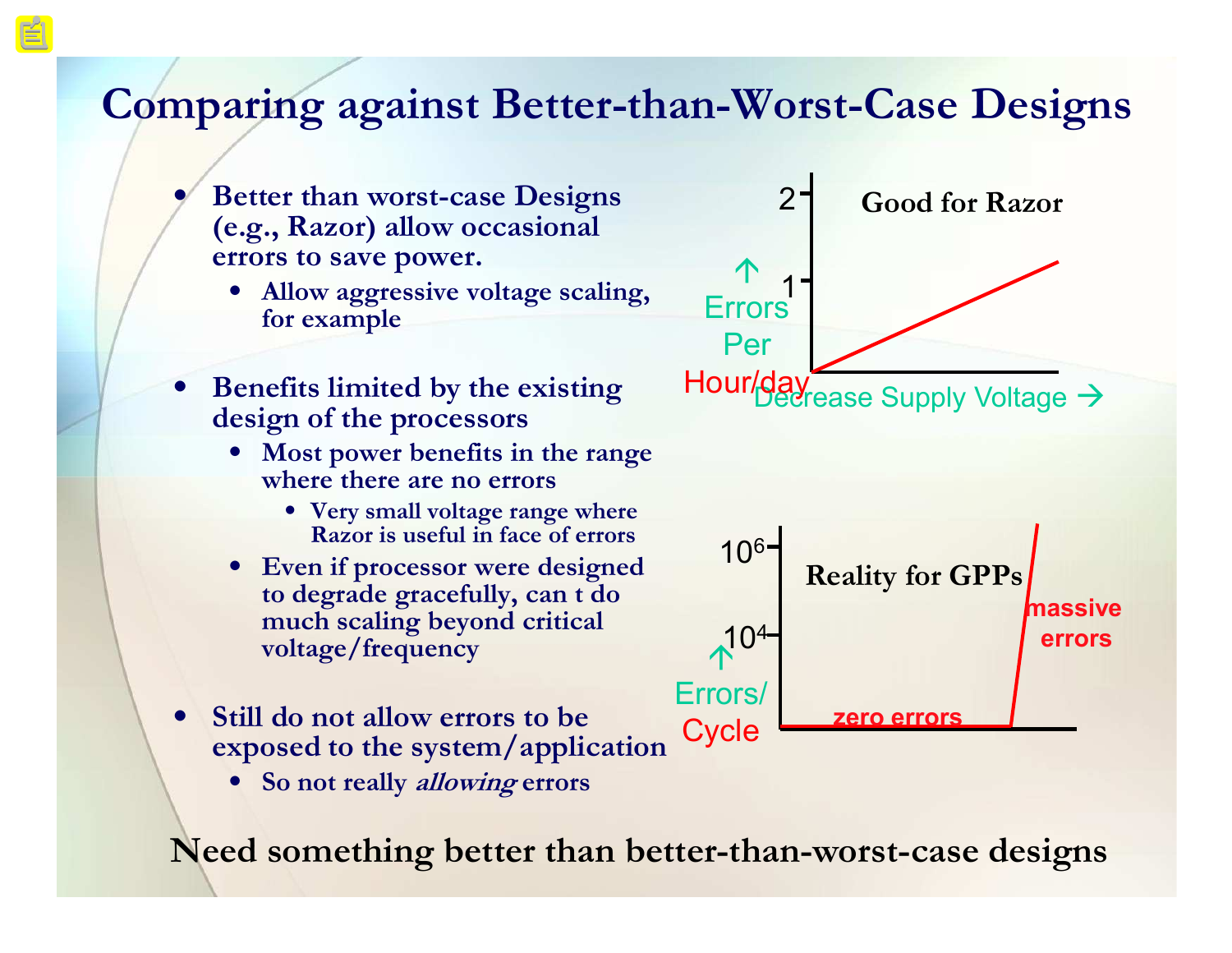## **Stochastic Processors: Insights and Research Plan**

#### • **Insight#1:**

- **A large class of emerging client-side (in field) applications have inherent algorithmic/cognitive noise tolerance.**
- **So, processors can be optimized for very low-power instead of always preserving correctness.**
	- **Errors tolerated by the applications instead of spending power in detecting/correcting errors at the circuit/architecture level.**
- **Insight#2:**
	- **If processor designed to make errors gradually instead of catastrophically, significant power savings possible**
		- **E.g., when input voltage is decreased below critical voltage (voltage overscaling). for power reduction.**

#### • **Research Plan**

- **Develop stochastic architectures that produce graceful degradation in terms of errors**
- **Define the CAD flow for implementation stochastic processor architectures**
- **Develop a library of error-tolerant kernels**   $0.5$  $0.6$  $0.7$ that implement (Mobile Augmented Reality) MAR applications.

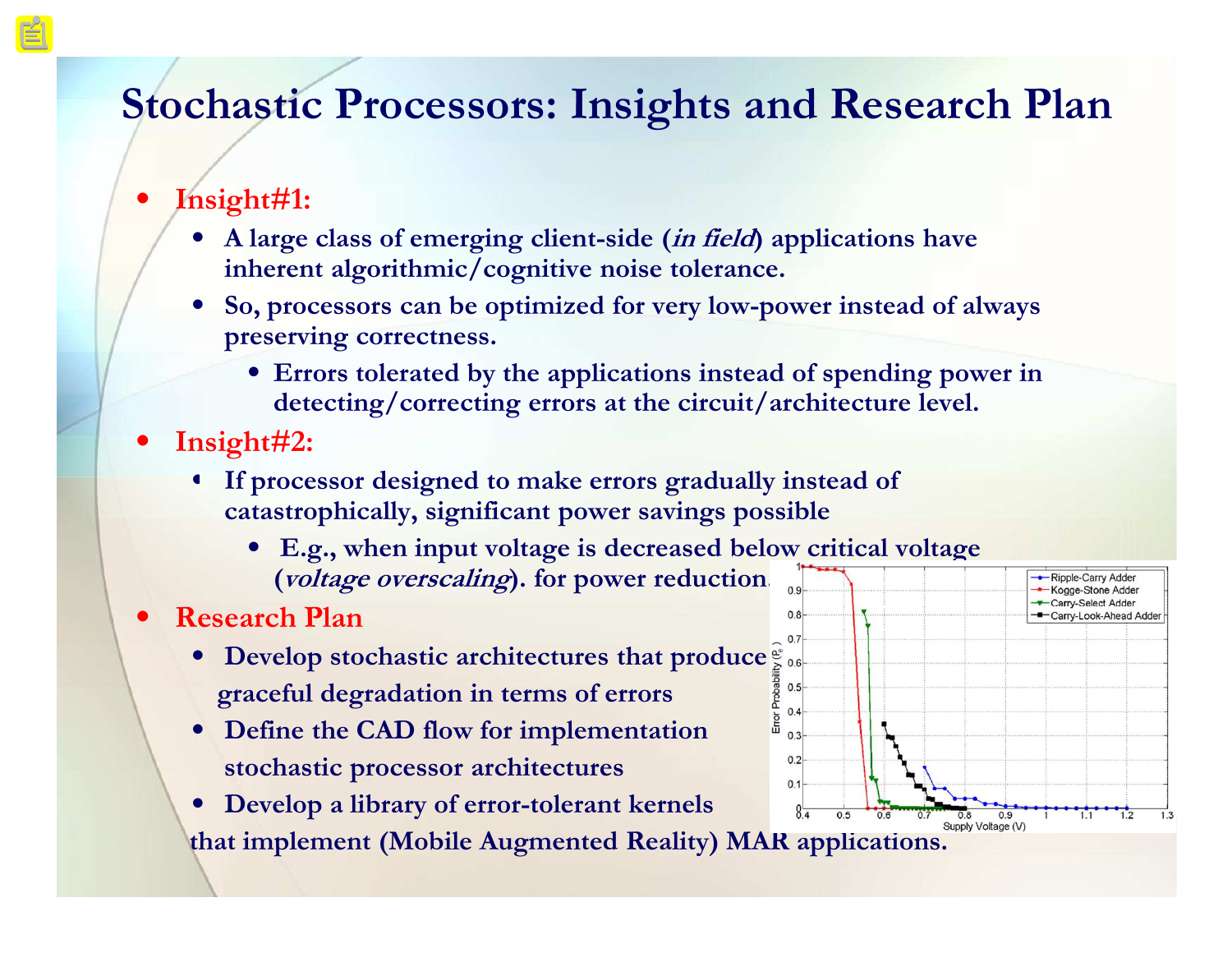## **Stochastic Processors: An example microarchitectural solution**



**FPGA testbed consisting of soft-core processor**

- **Modified to allow frequency/voltage overscaling**
- § **Utilizes Leon3 processor** §**7-stage in-order pipeline, SPARC 8 ISA**
- § **Stratix II FPGA**
	- §**Baseline uses On-chip signed 18x18 hardware multiplier**

§**Stochastic version uses an soft array-based multiplier with staggered delay characteristics**



**Significant throughput/power benefits of a stochastic processor design (More details in our SLESE 2009 paper)**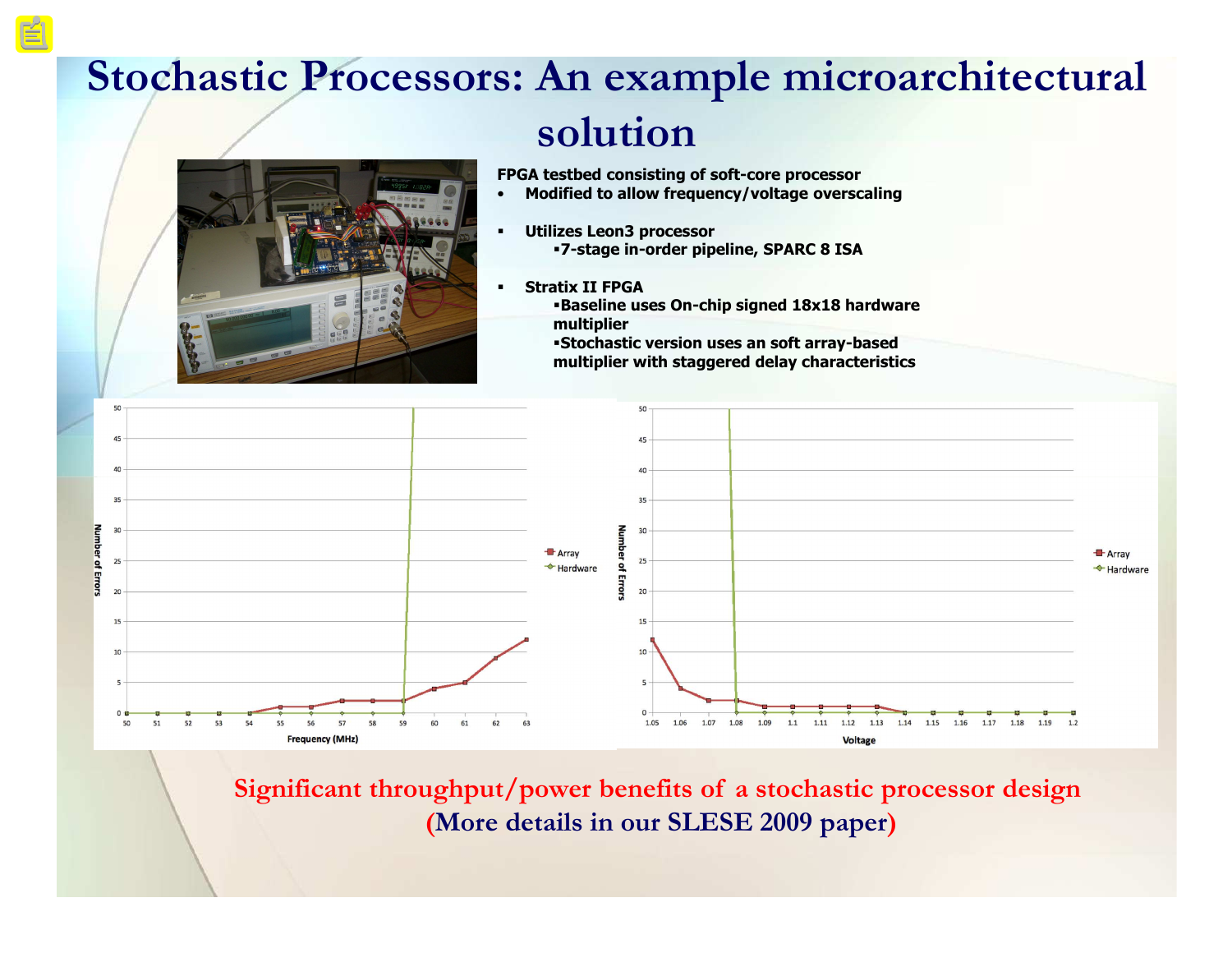### **Stochastic Processors: An example CAD-level solution**



- **For a slow rising slack, we have to move the slack of some paths to the right (positive) position by applying a tighter constraint.**
- **There are two methods on this; path based and cell based.**
- **In the path based method, we can use a set\_max\_delay from to constraints on some selected paths in SP&R.** 
	- **Using this tighter constraints on some paths, the shape of slack distribution could be changed.**
- **In the cell based method, we can multiply a derating factor to the delay of cells on the target paths. This method will be easier to implement than the path based method.**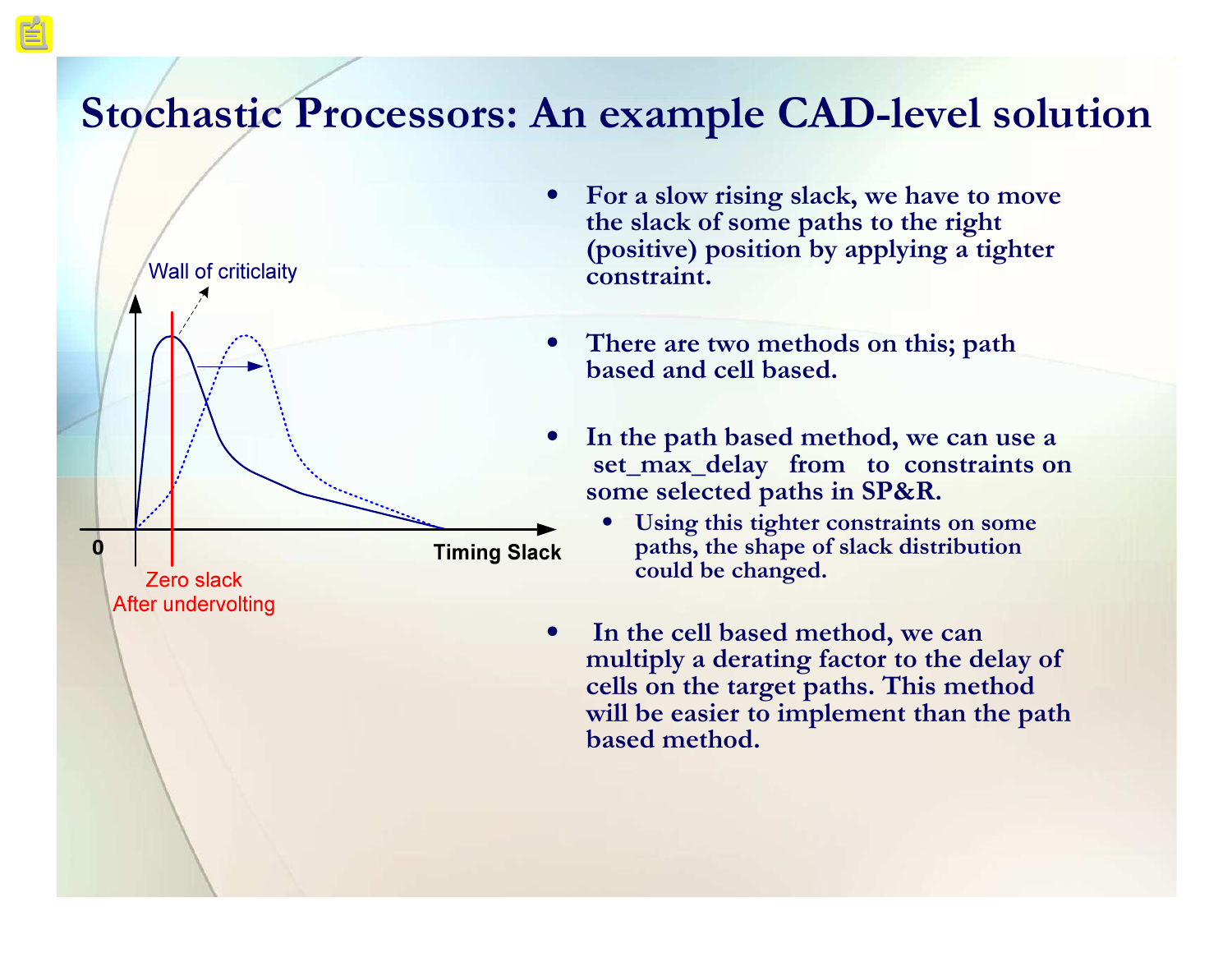# **Stochastic Processors: An example architecture-level solution**



**Microarchitecture allows maximal separation of datapath and control** •**E.g., GALS**

**A shared-nothing/message passing architecture with configurable routers and voting logic**

> •**Allows fault containment and tolerance to timing errors due to asynchrony**

**Dynamic NMR allows adaptation to different reliability targets**

**In-network voting reduces the overhead of voting**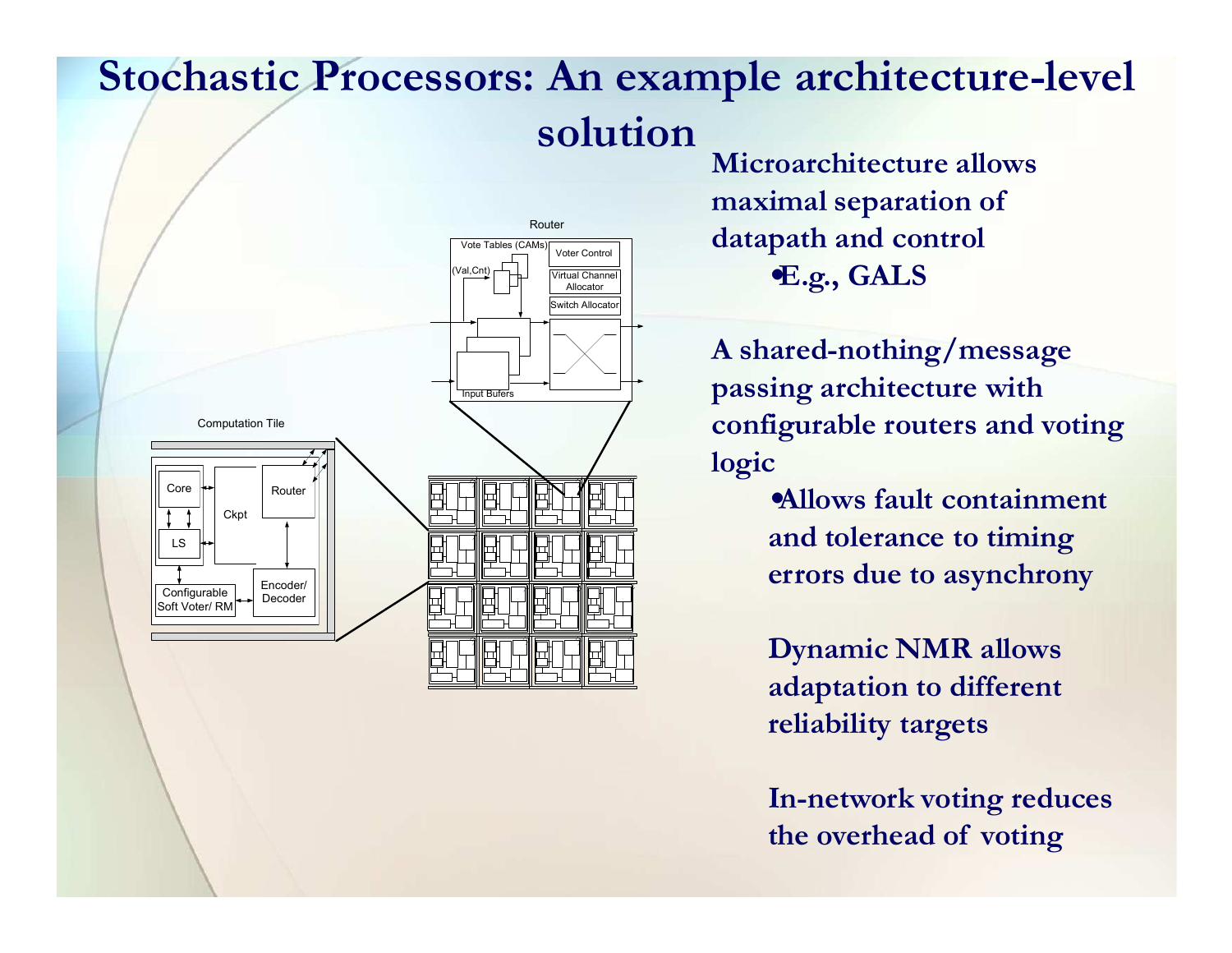# **Related Work**

- **Probabilistic System-on-chip Architectures**
	- **Partition applications into probabilistic and deterministic components**
		- **Run probabilistic components on a PCMOS co-processor (powered near sub-threshold voltage)**
- **Stochastic Processors vs PSOC**
	- **Our approaches target power reduction in general purpose processors**
	- **PSOC designs are hand-partitioned and application specific**
	- **Applications**
		- **Stochastic processors useful for a large class of applications with no explicit probabilistic components**
		- **PSOC requires strict partitioning between probabilistic and deterministic components**
	- **Error Characteristics**
		- **PSOC requires controlled randomness/errors**
		- **We focus more on efficient techniques to eliminate or deal with errors rather than controlling their characteristics**
	- **Accelerator / coprocessor design of PSOC incurs communication cost**
		- **This can become an issue when probabilistic step is critical to the application**